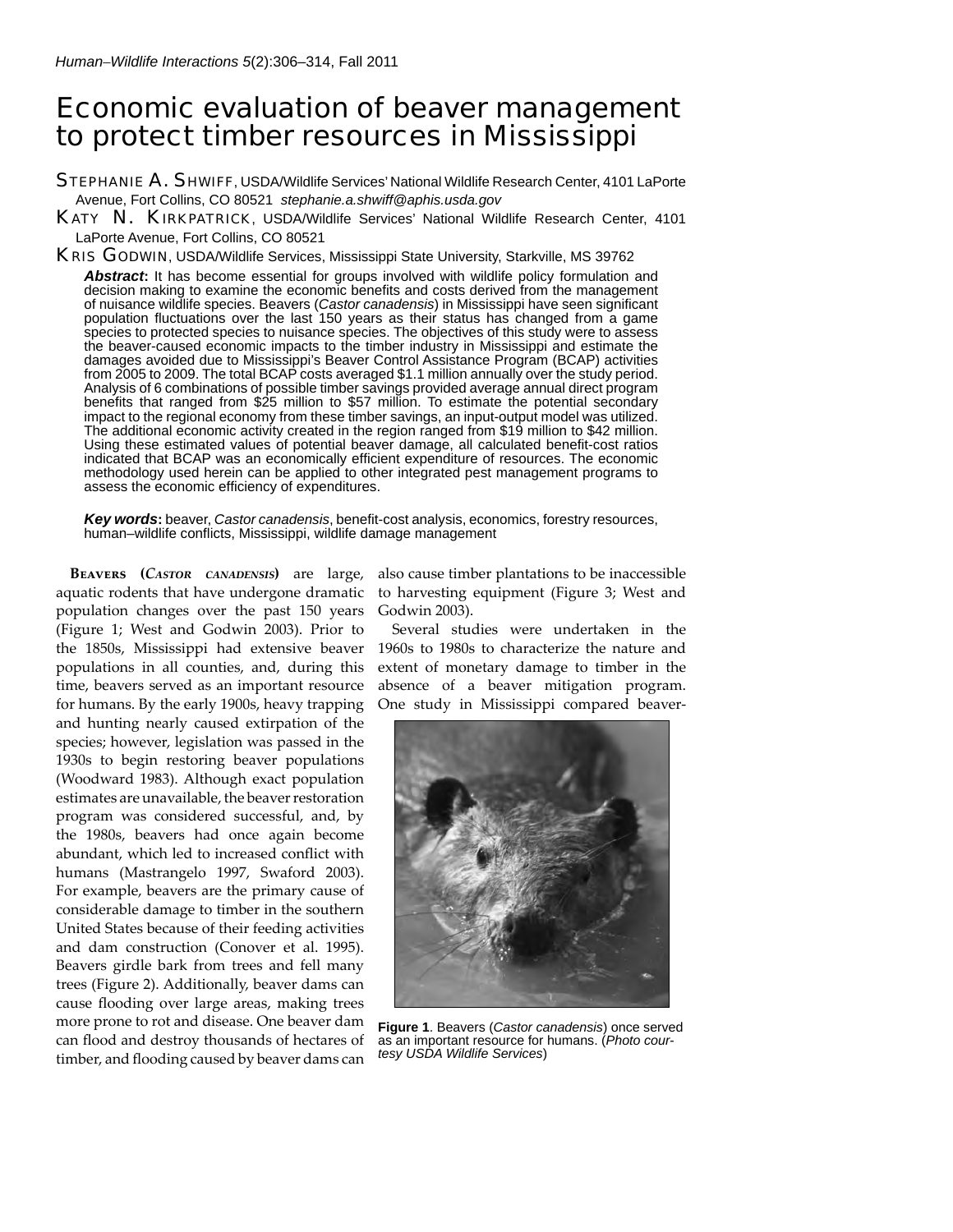

**Figure 2**. Beavers kill trees by girdling them (left) and knawing them (right) until they fall. (*Photos courtesy USDA Wildlife Services*)

impounded areas in 1966 to 1967 to those in 1976 to 1977 and estimated that beaverimpounded areas increased 300% (Arner et al. 1969, Arner and Dubose 1978*a*). In 1978, the annual agricultural losses (including timber, crop, and beef production) due to beaverflooding on these lands were estimated to be approximately \$2.5 million (Arner and Dubose 1978b, Arner and Dubose 1979). Bullock and Arner (1985) determined that beaver damage to non-impounded marketable timber ranged from approximately \$25 to \$118 per hectare, which equated to potentially \$215 million (in 1985 U.S. dollars) across Mississippi. As a result, beavers are currently managed to both alleviate damage and lessen conflicts with human interests. West and Godwin (2003) estimated that, even with beaver control, approximately \$100 million in damage to public and private property occurs annually in the southeastern United States

In 1989, the Mississippi legislature created the Mississippi Beaver Control Advisory Board (Mastrangelo 1997). The advisory board was comprised of administrative heads from multiple government agencies with the goal of developing a program to control beavers on

private and state-owned lands (Beaver Control Assistance Program [BCAP] 2006). In 1990, the BCAP was created. This integrated pest management (IPM) program was designed to control beaver damage and to provide relief to beaver-affected landowners rather than to eradicate beaver populations statewide. The U.S. Department of Agriculture's Wildlife Services (WS) state office in Mississippi was enlisted to assist in this effort due to their past history of beaver control efforts in the state. The primary focus of BCAP was beaver trapping on properties of interested landowners in participating counties. Additionally, WS personnel, who are trained and certified in the safe and effective use of explosives, routinely removed beaver dams from flooded property (WS 2007). Over the lifetime of the program, BCAP has operated in all 82 counties in Mississippi and received funding from 74 of them, with additional funding provided by state organizations, such as the department of transportation and Mississippi forestry commission. Although the program had been widely considered successful, no economic analysis of BCAP activities had previously been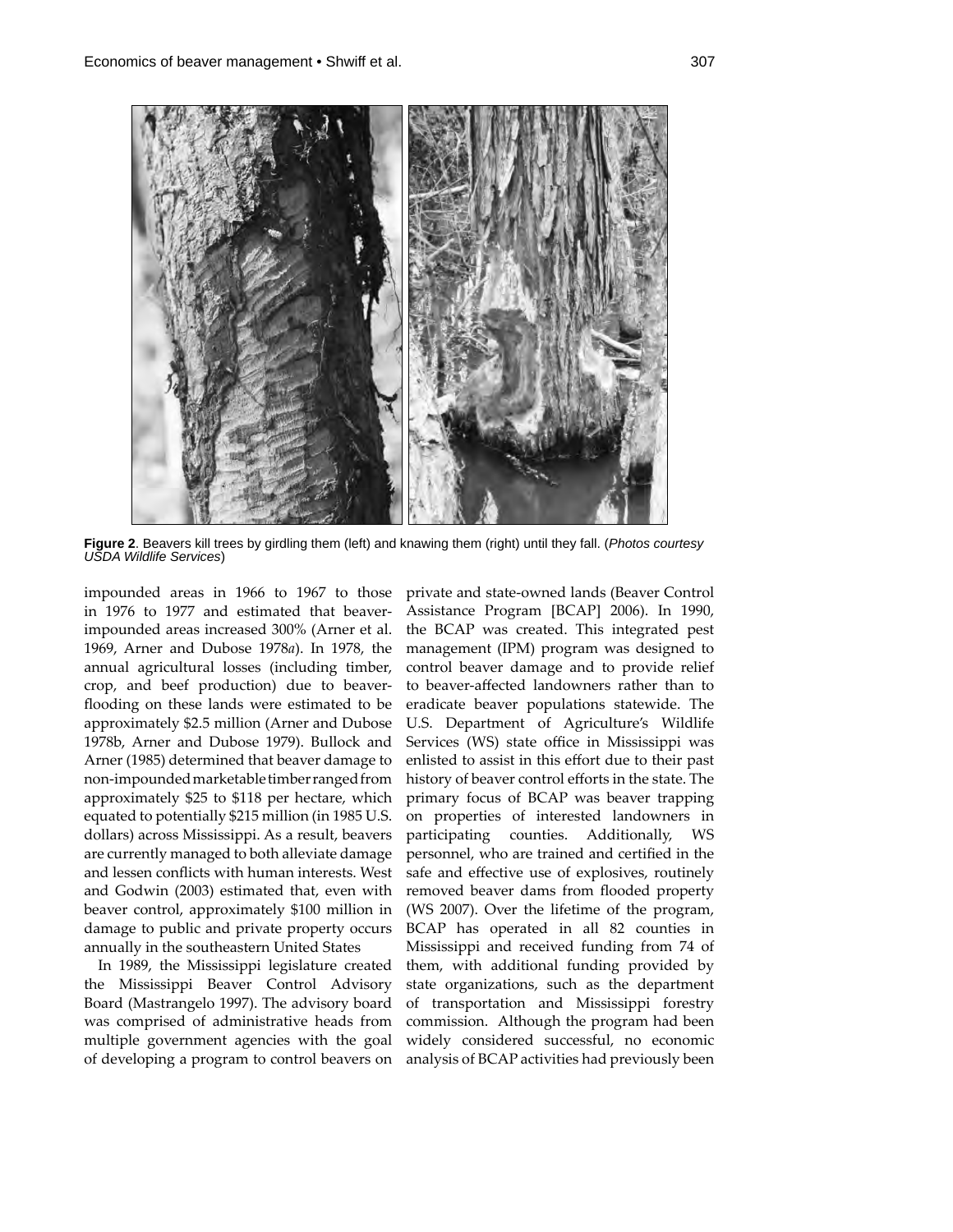

Figure 3. Extensive beaver damage to Mississippi timber from flooding, feeding, and dam construction. (*Photo courtesy USDA Wildlife Services)*

performed. Our objectives were to estimate the monetary benefits of beaver damage mitigation to protect timber and additionally to conduct a benefit-cost analysis of program efforts to protect this natural resource.

# **Methods**

To perform a benefit-cost analysis, we identified and compared the monetary benefits and costs of program actions. Mitigation of beaver damage was a non-marketed service, and we used the damage-avoided method to calculate its benefit (Loomis and Walsh, 1997). The value of timber resources protected was the assumed measure of the benefits provided by BCAP. BCAP began in 1990, and program cost data were available from 1990 to 2009. Unfortunately, data were not readily available on programmatic efforts until 2005. Hence, the study period for this analysis was limited to 2005 to 2009, and all monetary estimates were adjusted to 2009 USD at a 3% level of inflation.

## **Data collection**

Data were obtained from the WS-Mississippi Management Information Systems (MIS) database and relevant literature (Arner and Dubose 1979, Bullock and Arner 1985). Annual records of wildlife management activities were kept as part of the WS-Mississippi program actions using the MIS system. Each

WS specialist collected and recorded wildlife damage management information for each reported incident, including the value of the resource damaged by the offending species. These estimates reflect the replacement value of the resource as directly estimated by the landowner, or, occasionally, by WS specialists. Data was recorded for both direct control activities and technical assistance (i.e., consultation advice or brochures).

# **Direct benefits**

To determine the Mississippi forestry industry's savings that resulted from BCAP activities, we made several calculations. First, we identified the amount of resources damaged by beavers in Mississippi. Second, we predicted the amount of damage that would have occurred in the absence of the program. Finally, we subtracted the actual amount of damage to timber from the amount of predicted damage, to determine overall savings.

The annual total benefits equal timber savings due to beaver damage was expressed as:

$$
Time_{\text{speed}}^{ijk} = (Time_{m}^{i} + Time_{n}^{j}) - Time_{a}^{k}(1)
$$

The first portion of the right hand side of the equation in parentheses describes the estimation of impounded and nonimpounded timber damage in the absence of BCAP. The variable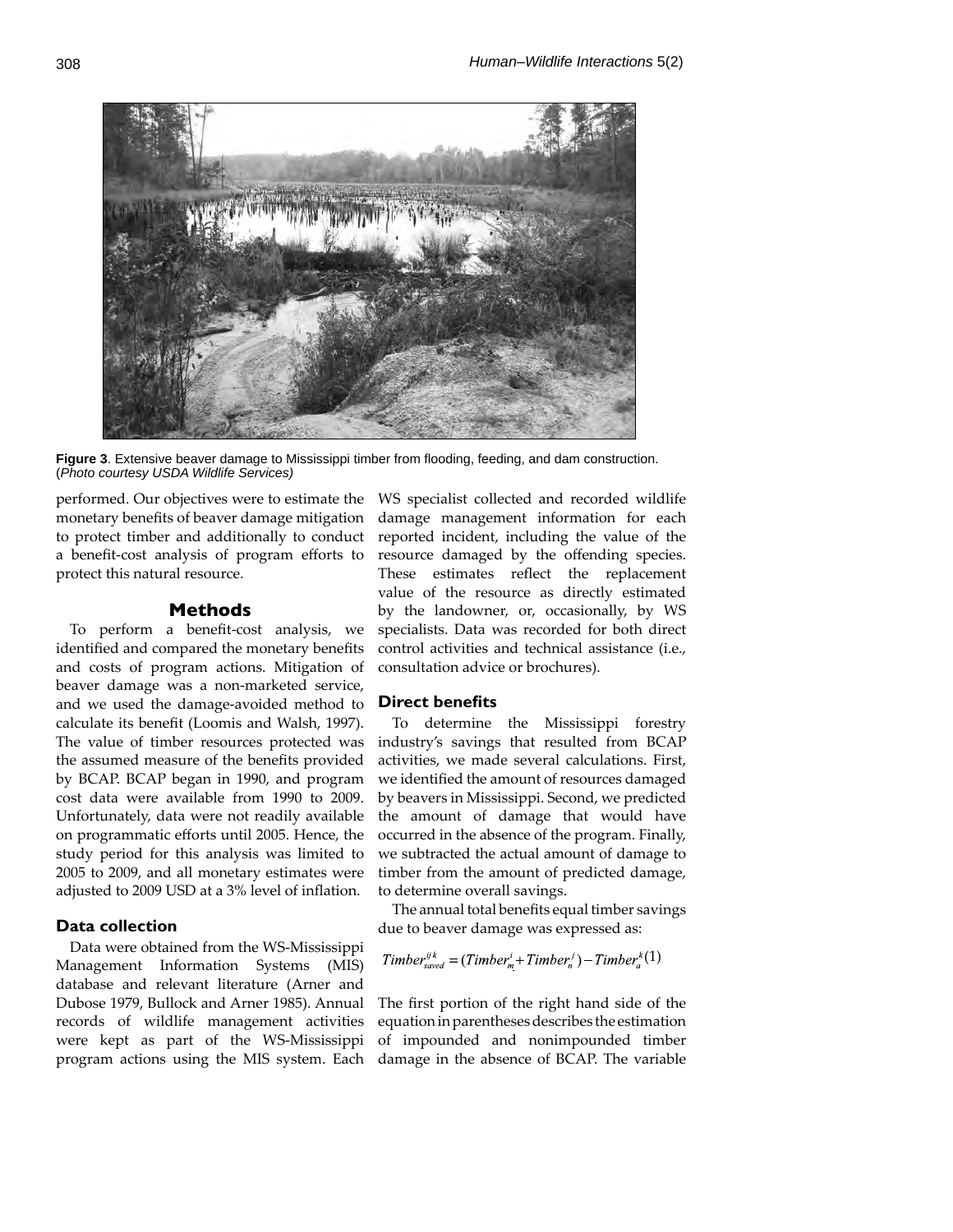*Timber*<sup> $l$ </sup> represents the estimated level *i* (e.g., high or low) of impounded timber damage without BCAP, and *Timber*<sup>*j*</sup> represents the level *j* (e.g., high or low) of nonimpounded timber damage in the absence of BCAP. The current or actual level *k* (e.g., minimum, mean, maximum) of beaver damage *Timber*<sup>k</sup> is the last variable in equation 1 and indicates the level of beaver damage that occurs even with the operation of the BCAP. Therefore, the calculation of the value of timber saved  $Time_{saved}$  attributable to the BCAP results from subtracting the actual or current level of damage with the BCAP (*Timber*<sub>*a*</sub></sub>) from the estimated level of damage that would have occurred in the absence of the  $program$  *Timber*<sub>*m*</sub><sup> $i$ </sup> = *Timber*<sub>*n*</sub><sup> $j$ </sup>.

Recent literature regarding the level of beaver damage to timber in Mississippi in the absence of a beaver control or management after the introduction of BCAP in 1990 is nonexistent. BCAP offers beaver control assistance in all 82 counties of Mississippi, making a study estimating the level of beaver damage in the absence of control virtually impossible (Swaford 2003). Therefore, in order to project the annual amount of timber damage that could have occurred in the absence of BCAP, we referenced published estimates of beaver damage to timber in Mississippi without beaver control or management from studies prior to 1990 (Arner and Dubose 1979, Bullock and Arner 1985). This literature afforded a range of damage estimates, from both impounded and nonimpounded timber, to provide a total projected amount of beaver damage in the absence of an IPM program.

Economic values of beaver damage from impounded timber (*Timber<sub>m</sub>i*) were calculated from Arner and Dubose (1978*b*). The researchers inventoried beaver impoundments 0.4 hectares and larger in Mississippi to determine the average impoundment period and proportions of flooded land that was hardwood, pine, cropland, and pasture. The researchers estimated the amount beaver impounded timber to be 22,908 ha of hardwood and 438 ha of pine, recorded in saw-timber or pulpwood volume measurements for valuation. We converted these volume measurements into weight measurements because the forestry industry has since changed methods of measurement to standardize production (Mississippi State

University Extension Service 2009*a*, 2010*a*, 2010*b*). Once converted, we calculated the current monetary value using an average timber price by volume in Mississippi for all 4 quarters by type in 2009 (Mississippi State University Extension Service 2010*c*). Because recorded damage occurred over multiple years, we divided calculated damage by the number of years over which it had occurred, following Arner and Dubose (1979).

Beaver damage estimates for nonimpounded  $t$  *timber*<sub>*n*</sub> $)$ </sub> were also calculated from previous research by Bullock and Arner (1985). In this research study, 6 study locations containing merchantable timber within floodplains were selected and cruised at right angles to stream flow. Tallies were made of all woody species >1 in diameter at breast height, recording multiple variables including beaver damage. Bullock and Arner (1985) estimated that at a 95% confidence interval, the average damage to nonimpounded timber ranged of approximately \$35 to \$98 per ha of bottomland forest. Following their methodology, we applied the lower bound estimate to the total ha of bottomland forests of saw-timber and pole-wood size in Mississippi (Missisippi State University Extension Service 2009*a*, Oswalt et al. 2009) and calculated an additional damage level of 50% of the lower bound. Because the recorded damage occurred over multiple years, we then divided the calculated damage by the number of years over which it had occurred. The estimated value (low and high) of impounded plus nonimpounded timber damage represents the total potential damage in the absence of BCAP (*Timber*<sup>ijk</sup>, Arner and Dubose 1979, Bullock and Arner 1985).

The amount of actual damage (*Timber a k )* was taken from MIS records. Three values were utilized: the minimum, mean, and maximum reported timber damage in Mississippi from 2005 to 2009. The difference between (*Timber*<sub>m</sub>  $=$  *Timber*<sup> $i$ </sup><sub>*l*</sub> *n Timber*<sup> $k$ </sup><sub>*a*</sub> *represents the annual* savings resulting from BCAP protection of timber. Prediction of the total benefits of BCAP, therefore, involved comparing the actual minimum, mean, and maximum levels of reported damage to the low- and high-projected estimates of damage, which provides a range of potentially prevented beaver damage.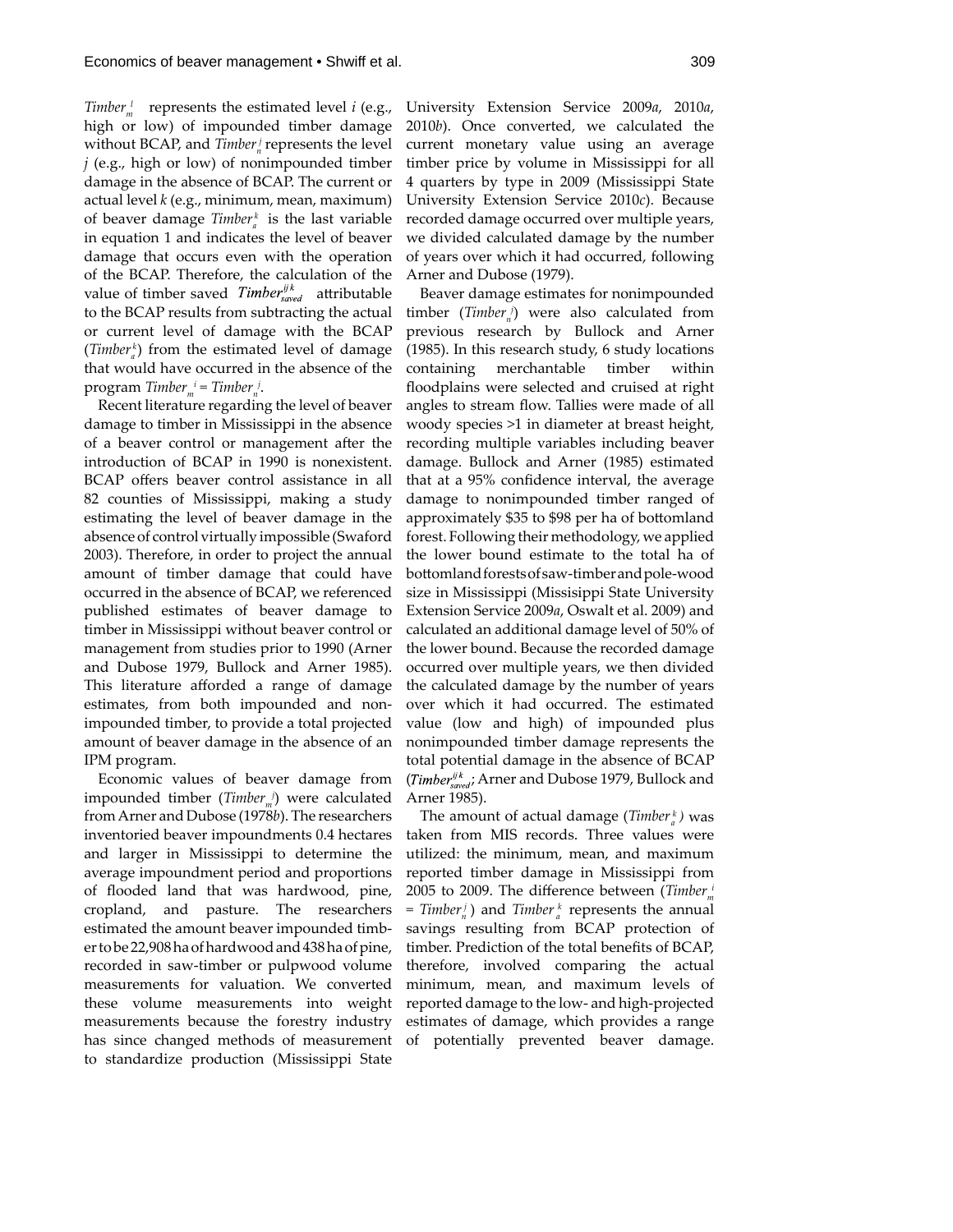## **Additional benefits**

The loss of the value of timber due to beaver damage in Mississippi creates additional economic impacts as that loss ripples through the economy. Preventing those losses, therefore, represents a savings or benefit to the economy and can be measured using certain economic models. There are 3 types of regional economic impacts of timber savings to be measured: direct, indirect, and induced. All of these can be measured in terms of income and jobs saved. Measurement in terms of income represents the regional equivalent of gross domestic product (GDP). One type of direct economic impact is 7 the impact to revenue experienced by timber producers, in this case, represented by revenue savings measured in terms of the value of timber saved (*Timber*<sup>ijk</sup>, ). Direct economic impacts also are known as primary impacts, which create secondary (e.g., indirect and induced) impacts, commonly known as the multiplier effect, in the Mississippi economy.

For example, preventing losses to timber producers increases their income and ability to purchase inputs into the production process. This implies an increase in income for other businesses that provide those inputs, which is the secondary economic impact of the timber savings. The indirect benefit is that when income associated with these supplying businesses increases, more is spent on other goods and services (e.g., restaurants, car repair, etc.). Thus, income associated with those businesses also increases. This is the induced benefit. All these effects are summed to give the total impact, indicating that when losses are avoided due to the BCAP, the entire economy benefits. To estimate these effects requires the use of sophisticated input-output computer modeling software.

We used the IMPLAN (IMpact Analysis for PLANning) model to estimate the secondary economic impacts. IMPLAN is an input-output model of the regional economy based on the known linkages between various sectors (Jones 1997). IMPLAN was born out of the need to examine the economic impacts on timber, range, mining, and recreation from the 1976 National Forest Management Act and the USDA forest service's creation of 5-year management plans. The U.S. Forest Service in conjunction with the University of Minnesota first developed the

IMPLAN model to estimate these impacts (MIG Inc. 2010). Currently, the IMPLAN modeling software is the most widely used input-output economic modeling software in private industry and state and federal governments because of its flexibility and the extensive economic information that may be obtained through its application (Shwiff et al. 2010, Weiler et al. 2002, Henderson and Munn 1998).

A slight modification to equation 1 allows for the incorporation the secondary or multiplier effects estimated by IMPLAN:

$$
Time_{saved} = \left( Time_{m} + Time_{m} \right) - Time_{a} \times \alpha \quad (2)
$$

Equation 2 indicates that the total value of timber saved is now a function of the estimated direct value of impounded and nonimpounded timber saved (the portion of the equation in brackets) increased by the multiplier derived from the IMPLAN model.

#### **Costs**

We determined the cost of BCAP using the average program expenditures during the study period from 2005 to 2009 (in 2009 U.S. dollars). In the decade from 1990 to 1999, the annual average cost of the program was approximately \$800,000, and, in the second decade, from 2000 to 2009, the annual average cost increased to about \$1.2 million. The average total cost (TC) of the program during the entire study period was \$1.1 million. These costs reflect the entire BCAP cost and were not separated by protected resource; that is, funding from other agencies included in the budget that were used for other areas of protection (e.g. roads and bridges) were not removed from the calculations because of data limitations. This can be seen as overstating the costs for beaver management to protect timber, making the results of this analysis potentially conservative.

#### **Benefit-cost ratios**

Benefit-cost ratio for BCAP were derived using the total benefits (TB), the direct, indirect, and induced benefits (*Timber*<sup>ijk</sup>, and the average total costs of BCAP. The benefit-cost ratios were calculated using the standard format of the ratio of benefits to costs (Boardman et al. 1996; Loomis and Walsh 1997).

The benefit-cost ratios were calculated using the following formula: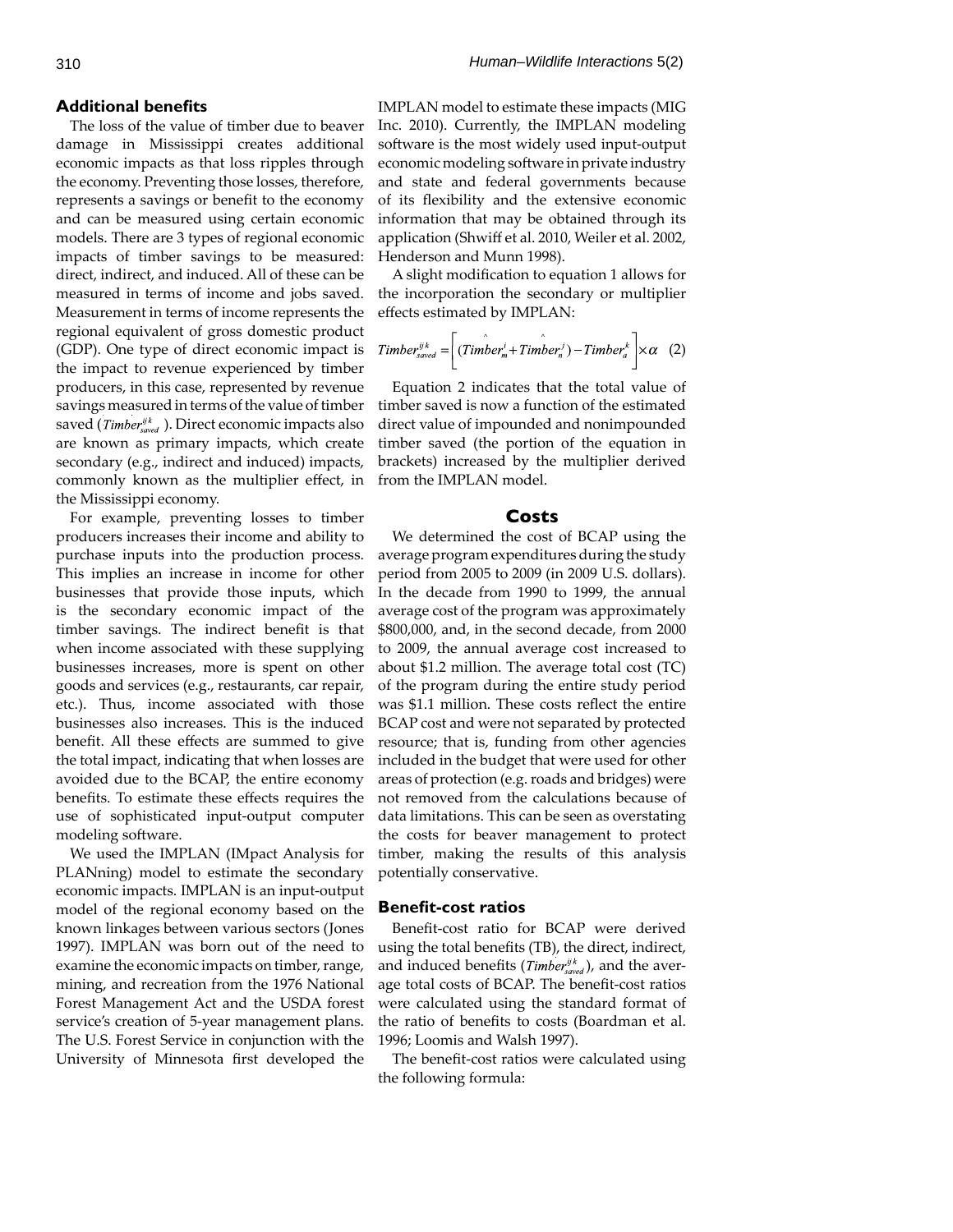$$
BCR = \frac{TB}{TC} = \frac{Timber_{saved}^{ijk}}{Expenditures}
$$

A benefit-cost ratio of 1.0 would indicate that the benefits and costs were equal, or, in other words, 1 unit of cost yields 1 unit of benefits. A benefit-cost ratio >1.0 would indicate that the benefits of BCAP outweighed the costs and that the monies

allocated were economically efficient.

# **Results**

In the 5 years of records that we examined (2005 to 2009), WS's MIS data indicated 1,675 beaver damage management incidents involving timber (Table 1). Records show that 2009 was the lowest total value and average damage amount per incident year; that is, it was the year in which the greatest amount of damage suppression occurred during the study period. Alternately, 2008 represents the highest reported beaver damage year for timber. The damage amount per incident increased over time except for in 2009, despite all figures being adjusted to 2009 U.S. dollars.

We calculated the lowest amount of direct savings (program benefits) to accrue under the low estimate of projected timber damage (approximately \$32 million) minus the actual maximum level of damage reported with control (approximately \$7 million) for a value

**Table 1**. Number of incidents, total and average timber damage by beavers in Mississippi recorded in WS-MS MIS records (2005–2009) in 2009 U.S. dollars.

| Year | Number of incidents | Total damage (\$) | Average damage (\$) |
|------|---------------------|-------------------|---------------------|
| 2005 | 358                 | 2,981,799         | 8,329               |
| 2006 | 362                 | 3,060,914         | 8,456               |
| 2007 | 366                 | 4,903,374         | 13,397              |
| 2008 | 324                 | 6,967,384         | 21,504              |
| 2009 | 265                 | 2,050,465         | 7,738               |

\$25 million in protected timber (Table 2). Additional indirect and induced benefits from economic activity created by this protected timber was calculated using the IMPLAN model, equaling approximately \$19 million and a minimum of 126 saved jobs (Table 3). This indicates that, under the most conservative scenario, Mississippi received a minimum savings of approximately \$44 million and 126 jobs due to BCAP activities, resulting in an overall multiplier ( $α$ ) of 1.74 (Table 2).

When the estimated benefits were compared to the average costs of the program, the potential ratios of benefits to costs were determined. In this analysis, the BCRs ranged from 39.67 to 88.52 (Table 3). This indicates every dollar spent on BCAP saves between \$39.67 and \$88.52 in potential beaver damage to timber and the state economy.

## **Discussion**

The forestry industry is especially important in the southern part of the United States and

Table 2. Estimated number of jobs saved and direct, indirect, and induced annual benefits of the Beaver Control Assistance Program (BCAP) in Mississippi (2005–2009) in 2009 U.S. dollars.

| Potential damage |                       | Actual damage  |            |                |
|------------------|-----------------------|----------------|------------|----------------|
|                  |                       | Maximum $(\$)$ | Mean $($   | Minimum $(\$)$ |
| Low estimate     | Direct                | 25,398,252     | 28,372,848 | 30, 315, 170   |
|                  | Indirect or induced   | 18,809,530     | 21,012,470 | 22,450,920     |
|                  | Jobs (number)         | 126            | 141        | 151            |
|                  | <b>Total Benefits</b> | 44, 207, 782   | 49,385,318 | 52,766,090     |
|                  |                       |                |            |                |
| High estimate    | Direct                | 51,759,359     | 54,733,955 | 56,676,277     |
|                  | Indirect or induced   | 38, 332, 130   | 40,535,070 | 41,973,520     |
|                  | Jobs (number)         | 258            | 272        | 282            |
|                  | Total benefits        | 90,091,489     | 95,269,025 | 98,649,797     |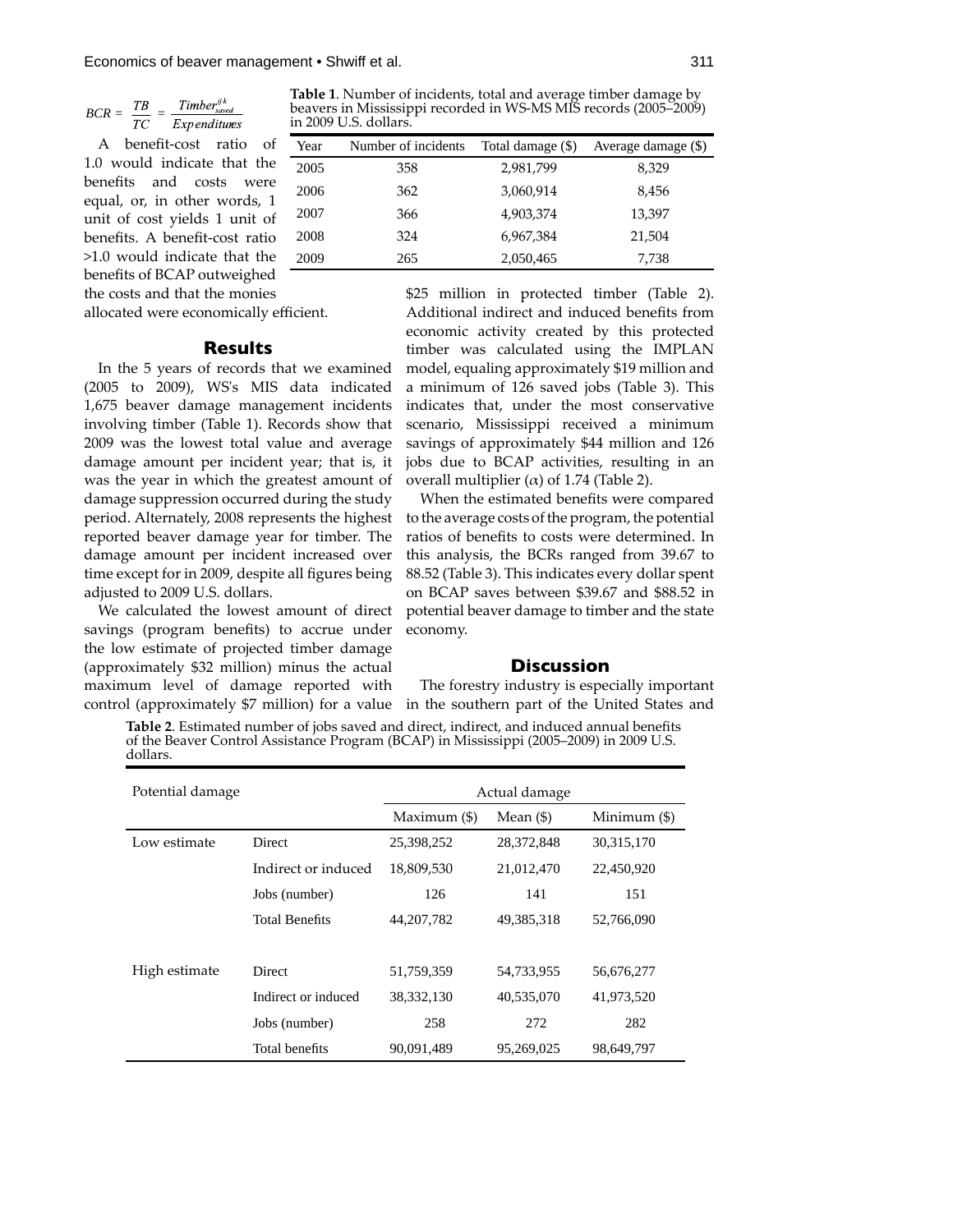Table 3. Benefit-cost ratios of BCAP protection of timber (2005–2009).

| Potential damage | Actual damage |      |         |  |
|------------------|---------------|------|---------|--|
|                  | Maximum       | Mean | Minimum |  |
| Low estimate     | 40            | 44   | 47      |  |
| High estimate    | 81            | 85   | 89      |  |

can have significant impacts on the regional economy (Missisippi State University Extension Service 2009*a*). This industry is linked to many other regional industries in terms of input and output demands for primary and secondary production of timber-related goods (Henderson and Munn 2008). These linkages were captured by the input-output analysis conducted in this study. It is of interest to note that the estimated monetary value of potential direct damage caused by beavers in the absence of BCAP, low and high estimates, make up between approximately 4% and 7%, respectively, of the total delivered value of timber in Mississippi (Missisippi State University Extension Service 2009*b*).

It is important to note that in 2009 the United States was in the midst of a housing market crisis, causing both an extensive drop in residential construction across the country and global economic recession. Therefore, the prices used to value timber (average prices reported in 2009) were much lower than prices from the same period in 2005 when housing construction was at recent highs (Missisippi State University Extension Service 2009*a*). This lower valuation of timber greatly influences the final savings estimate of BCAP.

There are several limitations associated with this study. First, the use of data from the 1970s and 1980s regarding beaver damage to timber in the absence of control does not account for changes in beaver populations, management strategies, and land use that might impact the current applicability of this data. However, since this is the only data available detailing pre-BCAP damage levels in Mississippi, we utilized this data within a range in an attempt to decrease some of the uncertainty surrounding their use. Future studies should be designed to assess the current level of beaver damage without control or varying levels of control in an effort to better measure the effectiveness

of different beaver management techniques. Second, IMPLAN is a temporally static model; that is, it accounts for impacts within only a single year. Timber is a multiyear crop that, for this analysis, was artificially measured annually. The use of dynamic economic models that could better account for multiyear crops would perhaps provide better insight into protecting timber from beaver damage and the impacts to the greater economy. Funding limitations prohibited the use of these models for this analysis.

This retrospective examination of Mississippi's program to control beaver damage determined that the program was economically efficient. The benefit-cost analysis confirmed the effectiveness of beaver damage mitigation for timber production, one of the most frequent resources protected in Mississippi. Economic analysis of wildlife management is often difficult because data are limited or the protected resources are virtually impossible to value (i.e., preventing a road from being flooded and the decreased possibility of human injury or damage to personal vehicles, etc.). Due to this fact, we intentionally sought to estimate the benefits of BCAP protection of timber conservatively. The choice of the appropriate actual versus projected damage to determine the benefits of the program depend on a suite of factors, including urbanization, loss of habitat, beaver population densities, reinvasion rates, and other factors. Therefore, a range of potential timber damage in the absence of control was estimated and compared to the cost for the entire BCAP. This proved useful; however, we recommend incorporation of more resources protected into a benefit-cost analysis when feasible, which would likely increase the projected efficiency of BCAP activities.

# **Acknowledgments**

We gratefully acknowledge the reviewers of this manuscript for their helpful comments that improved it. Use of trade names does not constitute endorsement by the Federal Government.

## **Literature cited**

Arner, D. H., J. Baker, D. Westley, and B. Herring. 1969. An inventory and study of beaver impounded water in Mississippi. Proceedings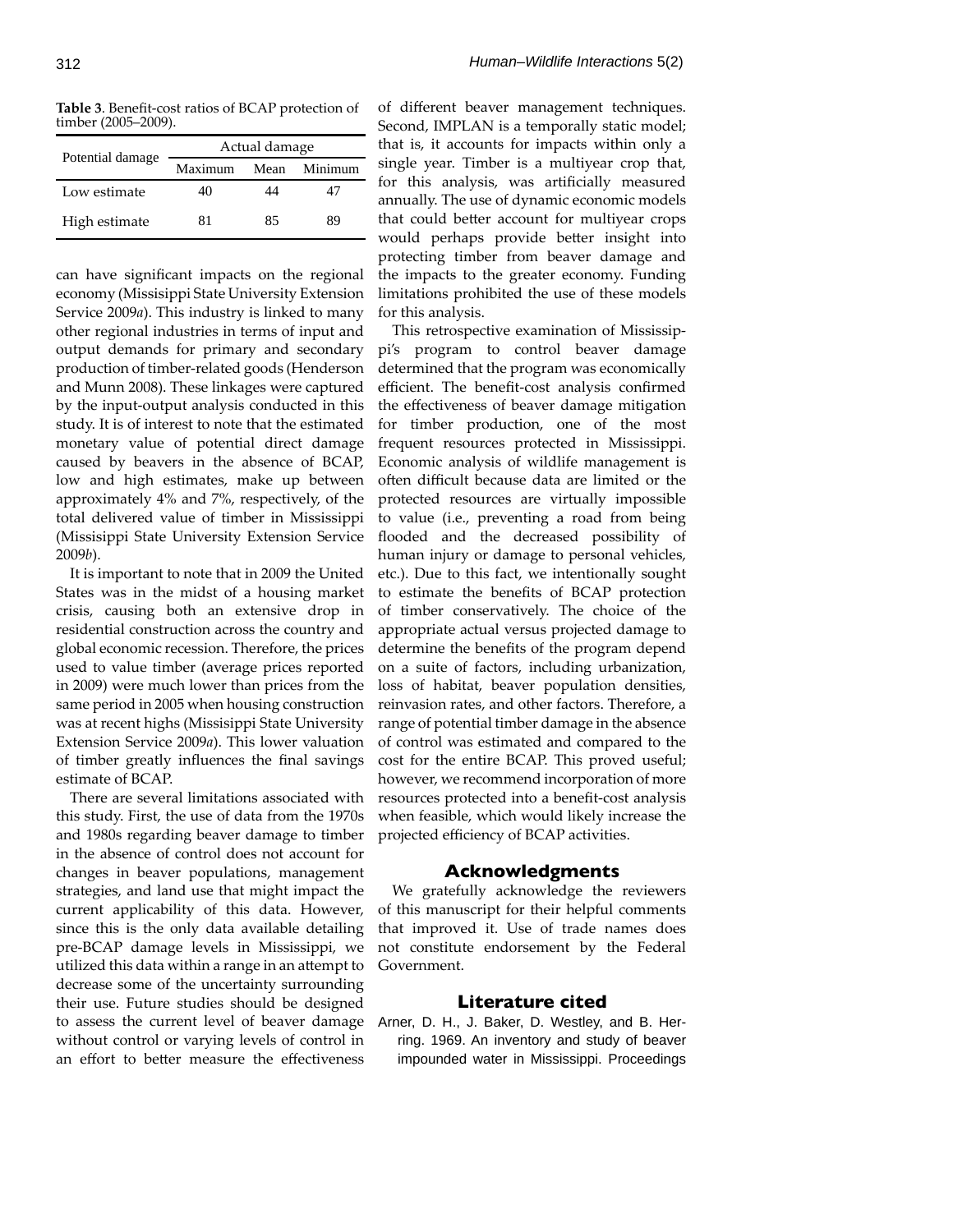of the Southeastern Association of Game and Fish Commissioners 25:110–128.

- Arner, D. H., and J. S. DuBose. 1978*a*. Increase in beaver impounded water in Mississippi over a ten year period. Annual Conference of the Southeastern Association of Game and Fish Commissioners 32:150–153.
- Arner, D. H., and J. S. DuBose. 1978*b*. The economic impact of increased forest and farmland beaver damage in Mississippi. Water Resources Research Institute. Mississippi State, Mississippi, USA.
- Arner, D. H., and J. S. DuBose. 1979. The impact of the beaver on the environment and economics in the southeastern United States. Proceedings of the International Wildlife Congress. Dublin, Ireland.
- Beaver Control Assistance Program [BCAP]. 2006. Mississippi Beaver Control Assistance Program policies and procedures: fiscal year 2006. USDA/APHIS/Wildlife Services. Starkville, Mississippi, USA.
- Boardman, A. E., D. H. Greenberg, A.R. Vining, and D. L. Weimer. 1996. Cost-benefit analysis: concepts and practice. Prentice Hall, Upper Saddle River, New Jersey, USA.
- Bullock J. F., and D. H. Arner. 1985. Beaver damage to non-impounded timber in Mississippi. Southern Journal of Applied Forestry 9:137– 140.
- Conover M. R., W. C. Pitt, K. K. Kessler, T. J. DuBow, and W. A. Sanborn. 1995. Review of human injuries, illnesses, and economic losses caused by wildlife in the United States. Wildlife Society Bulletin 23:407–414.
- Henderson, J. E., and I. A. Munn. 2008. The Mississippi furniture industry and its economic impacts to the state economy. Forest and Wildlife Research Center, Mississippi State University, Research Bulletin FO371, Mississippi State, Mississippi, USA.
- Jones L. L. 1997. Input-output modeling and resource-use projection. Department of Agricultural Economics, Texas A&M University, Faculty Paper Series 97-10. College Station, Texas, USA.
- Loomis, J. B., and R. G. Walsh. 1997. Recreation economic decisions: comparing benefits and costs. Venture Publishing. State College, Pennsylvania, USA.
- Mastrangelo, P. 1997. Mississippi's beaver control assistance program, 1989–1994. Proceedings

of the Eastern Wildlife Damage Management Conference 7:50–58.

- MIG Inc. 2007. What is IMPLAN? <https://implan. com>. Accessed July 15, 2011.
- Missisippi State University Extension Service. 2009*a*. Economics and statistics, <http://msucares.com/forestry/economics/index.html>. Accessed July 15, 2011.
- Missisippi State University Extension Service. 2009*b*. Harvest history: estimated value in dollars, <http://msucares.com/forestry/economics/ reports/history.html>. Accessed July 15, 2011.
- Missisippi State University Extension Service. 2010*a*. Marketing your timber the basics of weight scaling, <http://msucares.com/pubs/ publications/p2005.pdf>. Accessed July 15, 2011.
- Missisippi State University Extension Service. 2010*b*. Pine timber volume-to-weight conversions, <http://msucares.com/pubs/publications/ p2244.pdf>. Accessed July 15, 2011.
- Missisippi State University Extension Service. 2010*c*. Mississippi Timber price report, 2009, Quarters 1–4, <http://msucares.com/forestry/ prices/reports>. Accessed July 15, 2011.
- Oswalt, S. N., T. G., Johnson J. W. Coulston, and C. M. Oswalt. 2009. Mississippi's forests 2006. Resource Bulletin SRS-147. U.S. Forest Service, Southern Research Station, Asheville, North Carolina, USA.
- Shwiff, S. A., K. Gebhardt and K. N. Kirkpatrick. 2010. The potential economic damage of the introduction of the brown tree snake, *Boiga irregularis* (Reptilia: Colubridae) to the Islands of Hawai'i. Pacific Science 64:1-10.
- Swaford, S. R., D. L. Nolte, K. Godwin, C. A. Sloan and J. Jones. 2003. Beaver population size estimation in Mississippi. Proceedings of the Wildlife Damage Management Conference, Hot Spring, Arkansas, USA.
- Weiler, S., J. Loomis, S. A. Shwiff, and R. Richardson. 2002. Confidence intervals in deterministic policy models. Review of Regional Studies 32:97–111.
- West, B. C., and K. Godwin. 2003. Managing beaver problems in Mississippi. Extension Service of Mississippi State University and U.S. Department of Agriculture. Published in furtherance of Acts of Congress, May 8 and June 30, 1914,<http://www.aphis.usda.gov/wildlife\_ damage/state\_office/mississippi\_info.shtml>. Accessed July 15, 2011.